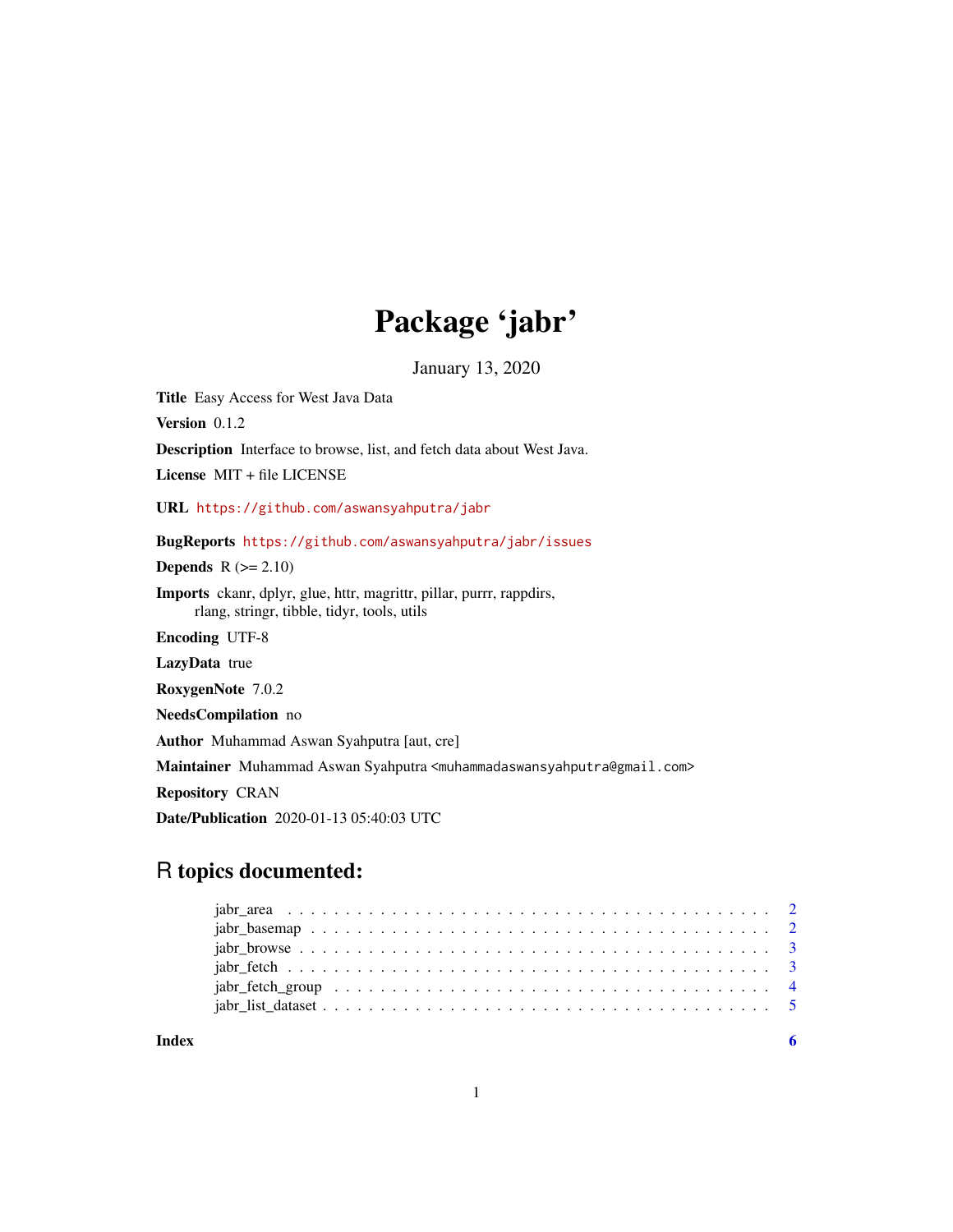<span id="page-1-0"></span>

#### Description

List the administrative area in Jawa Barat.

#### Usage

jabr\_area(level, code\_bps)

#### Arguments

| level    | Level of administrative division. Valid values are "district" for Kota/Kabupaten,<br>"subdistrict" for Kecamatan and "village" for Desa/Kelurahan.                                                                                                                                                       |
|----------|----------------------------------------------------------------------------------------------------------------------------------------------------------------------------------------------------------------------------------------------------------------------------------------------------------|
| code_bps | BPS code of the upper administrative division. Note that BPS code for "district"<br>level is "32". To get "subdistrict" level area, you have to supply the BPS code<br>of the district (Kota/Kabupaten). To get "village" level area, you have to supply<br>the BPS code of the subdistrict (Kecamatan). |

#### Value

A tibble.

#### Examples

```
library(jabr)
jabr_area(level = "district", code_bps = "32")
# fetch subdistrict area in Kab. Cirebon
jabr_area(level = "subdistrict", code_bps = "3209")
```
jabr\_basemap *Get basemap*

#### Description

List basemap of the administrative area in Jawa Barat.

#### Usage

jabr\_basemap(level)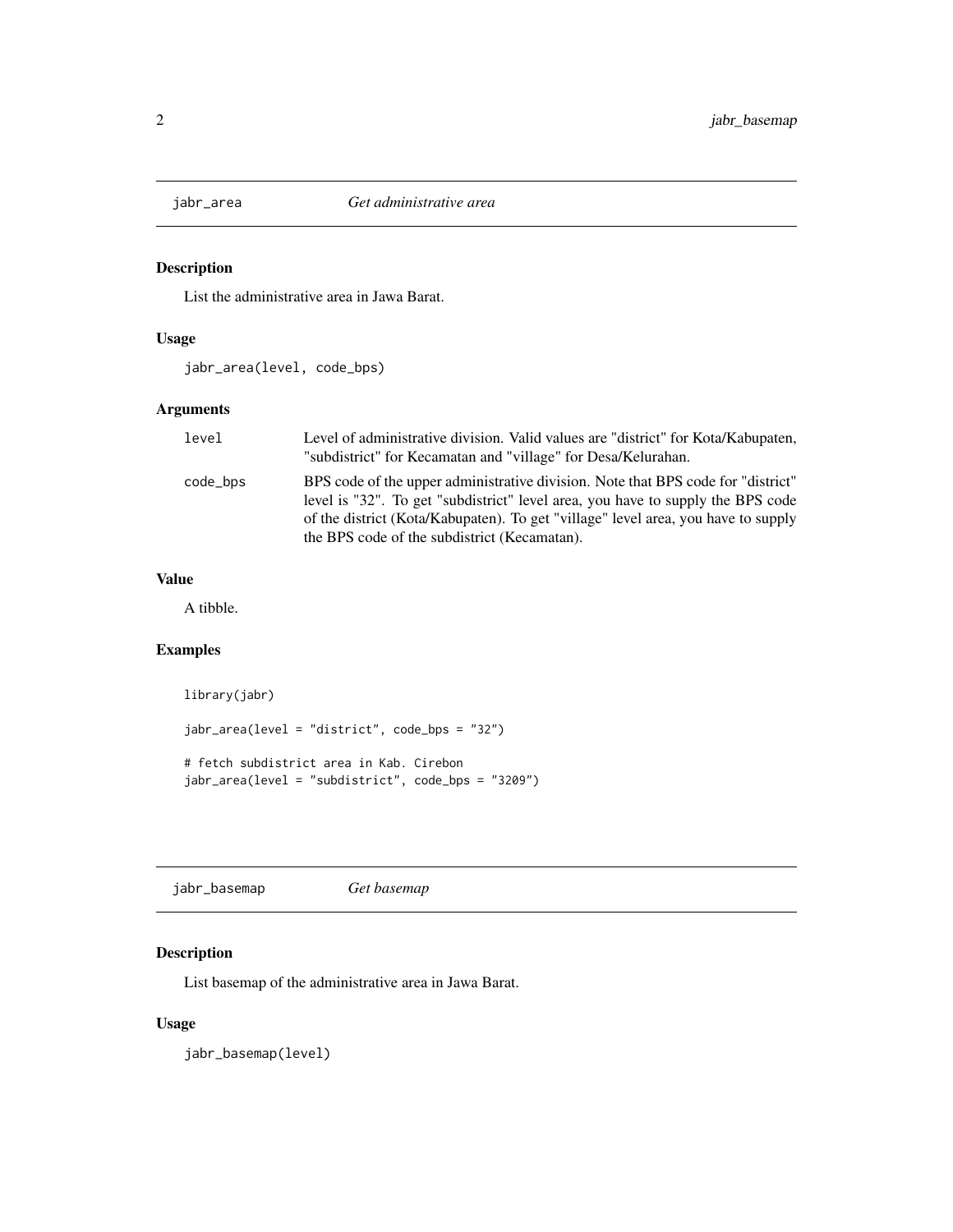#### <span id="page-2-0"></span>jabr\_browse 3

#### Arguments

| level | Level of administrative division. Valid values are "district" for Kota/Kabupaten, |
|-------|-----------------------------------------------------------------------------------|
|       | "subdistrict" for Kecamatan and "village" for Desa/Kelurahan.                     |

#### Value

An sf object.

#### Examples

library(jabr)

```
jabr_basemap(level = "district")
```
jabr\_browse *Browse Open Data Jawa Barat*

#### Description

Open internet browser and point it to Open Data Jawa Barat.

#### Usage

jabr\_browse()

| jabr_fetch | Fetch dataset |
|------------|---------------|
|            |               |

#### Description

Download and parse the dataset available at Open Data Jawa Barat into R.

#### Usage

```
jabr_fetch(id, keep_title = TRUE, as = "table")
```
#### Arguments

| id         | The character id of dataset. It accepts single id or multiple ids. Non-matched<br>$id(s)$ will be ignored.                                                                                                                                 |
|------------|--------------------------------------------------------------------------------------------------------------------------------------------------------------------------------------------------------------------------------------------|
| keep_title | Whether to keep the dataset title in result. If the result is a table, the title is saved<br>in "title" column. If the result is a list, the title is saved as list name.                                                                  |
| as         | Applicable for multiple id. If as = "table", the fetched datasets will be saved<br>in "dataset" column with list-column type where you can run $t_i$ idyr: : unnest()<br>afterwards. Otherwise the fetched datasets will be saved as list. |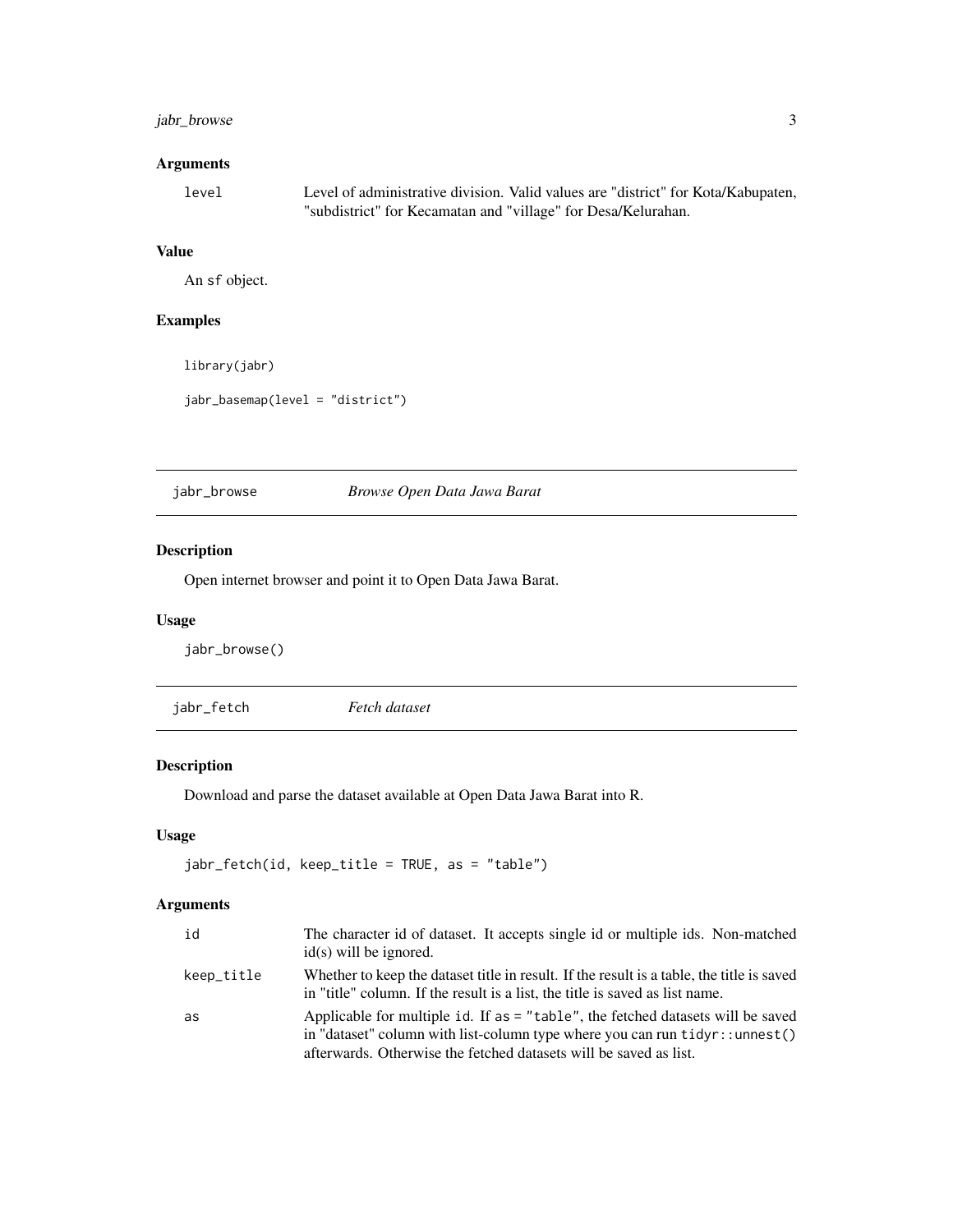#### <span id="page-3-0"></span>Value

A tibble or list of tibble.

#### Examples

library(jabr)

(x <- jabr\_list\_dataset())

# for example, we want to fetch data about number of application available in west java. # The id of this data is "3a51a670". jabr\_fetch("3a51a670")

jabr\_fetch\_group *Fetch group of datasets*

#### Description

Download and parse the dataset available at Open Data Jawa Barat into R. This function will download multiple datasets which have same group\_id.

#### Usage

jabr\_fetch\_group(group\_id, keep\_title = TRUE, as = "table")

#### Arguments

| group_id   | The group id of dataset. It only accepts single group id.                                                                                                                                                |
|------------|----------------------------------------------------------------------------------------------------------------------------------------------------------------------------------------------------------|
| keep_title | Whether to keep the dataset title in result. If the result is a table, the title is saved<br>in "title" column. If the result is a list, the title is saved as list name.                                |
| as         | If as = "table", the fetched datasets will be saved in "dataset" column with list-<br>column type where you can run tidyr::unnest() afterwards. Otherwise the<br>fetched datasets will be saved as list. |

#### Value

A tibble or list of tibble.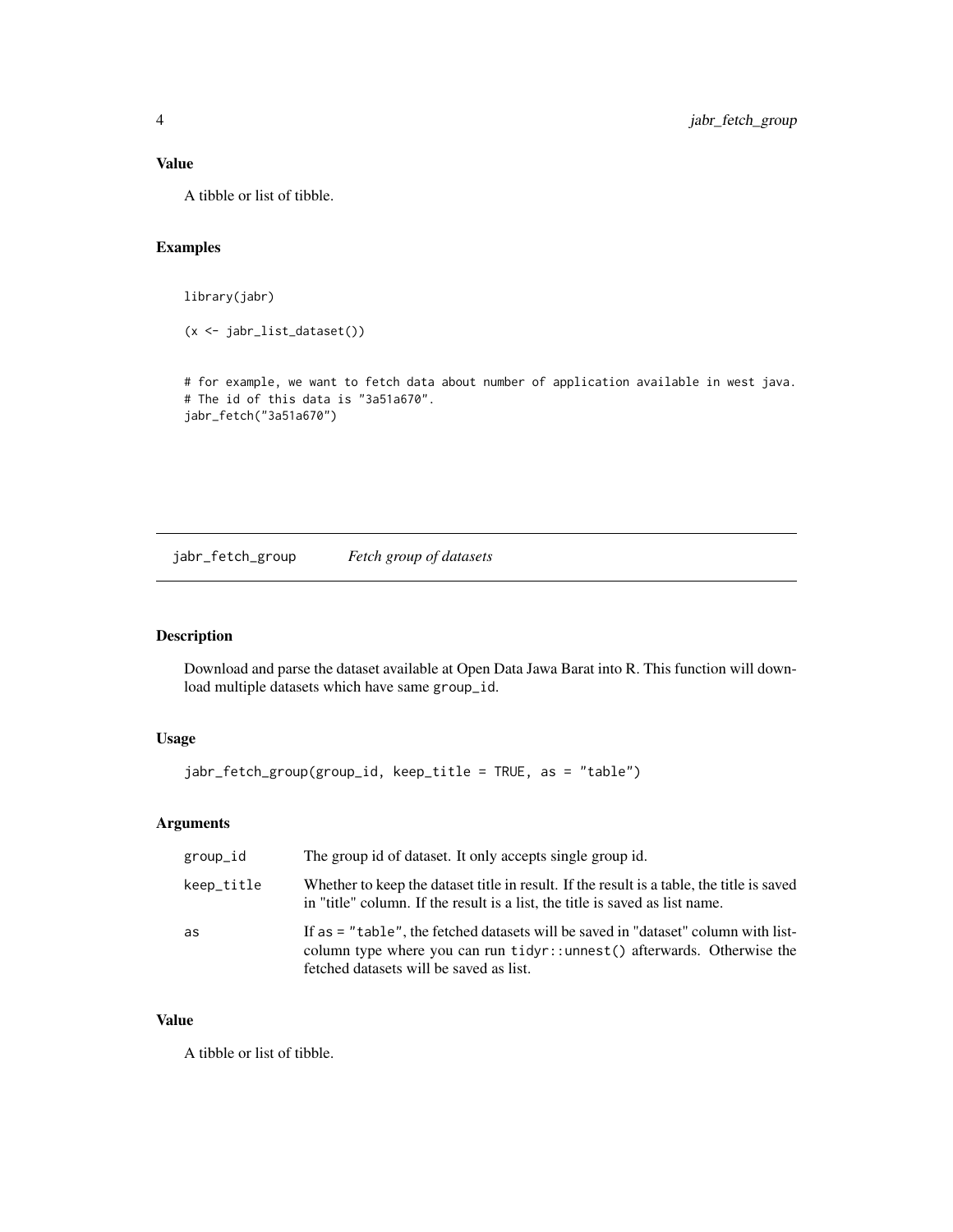#### <span id="page-4-0"></span>jabr\_list\_dataset 5

#### Examples

```
library(jabr)
(x <- jabr_list_dataset())
# for example, we want to fetch data about gini ratio in west java since 2011 to 2017.
# The group_id of this data is "78358b54".
jabr_fetch_group("78358b54") %>%
  tidyr::unnest(cols = c(dataset))
```
jabr\_list\_dataset *List Dataset*

#### Description

List the dataset available at Open Data Jawa Barat.

#### Usage

jabr\_list\_dataset(update = FALSE)

#### Arguments

update (logical) Whether to update the dataset list.

#### Value

A tibble.

#### Examples

library(jabr)

jabr\_list\_dataset()